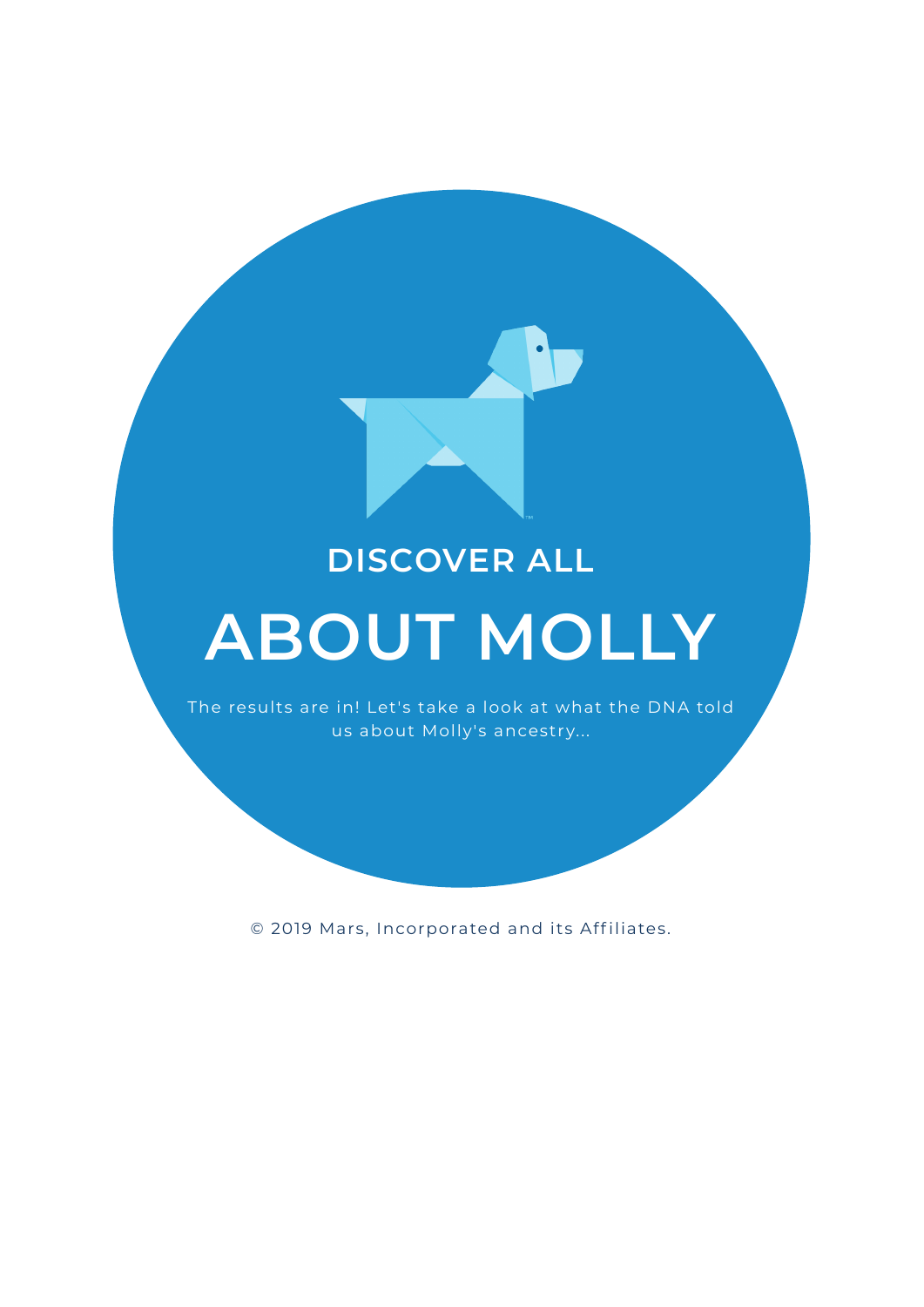## **MOLLY'S BREED BY PERCENTAGE**



Exciting news, the results are in! Here's what makes Molly so unique. Using the data generated from Molly's DNA, our sophisticated computer algorithm performed over 17 million calculations! What you see here is Molly's ancestry by percentage.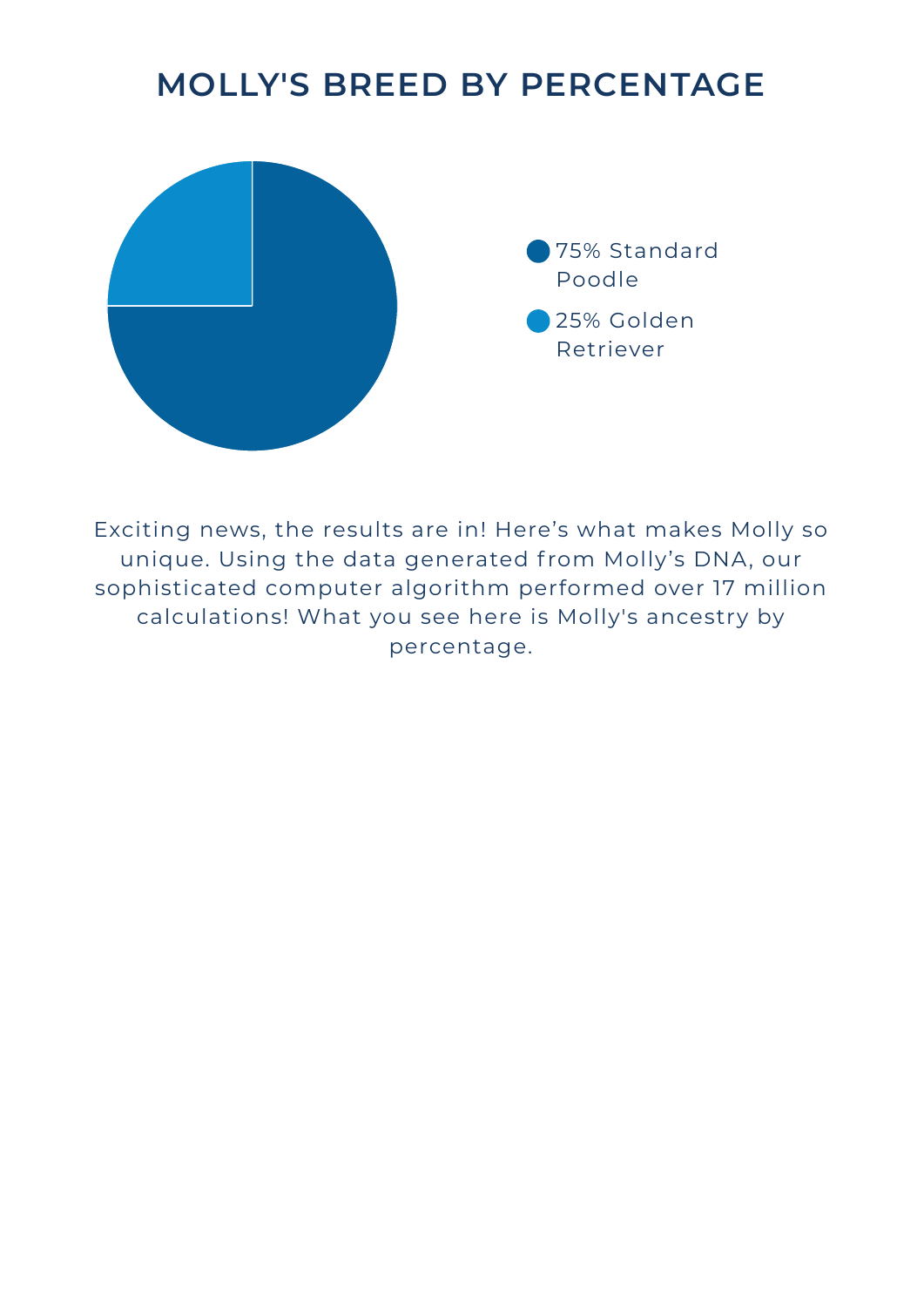## **STANDARD POODLE**

#### SMART AND PLACID DOGS.

- Intelligent, calm, and usually friendly dogs.
- Some can have a high amount of energy.
- Have a sensitive nature and respond well to motivational tools such as treats or favorite toys in a reward-based approach to training.
- Generally good family dogs.



#### DID YOU KNOW?

The fact that Poodles have been featured in royal artwork since the 1500s is probably part of the reason many think they're a French breed. But they're actually not. Instead, these smart and placid dogs are shrouded in mystery when it comes to their origin. Some experts say they originated in Central Europe or Russia, while others cite Spain or Portugal. What is not disputed, however, was their modern traits were developed in France. Although they're thought of as ornamental lap dogs, they are technically gun dogs with an excellent reputation for bird hunting and water retrieval. Their name has its roots in an old German word meaning 'to splash about' - a reference to their fondness for water. There's no question our feelings for these amazing dogs run pretty deep.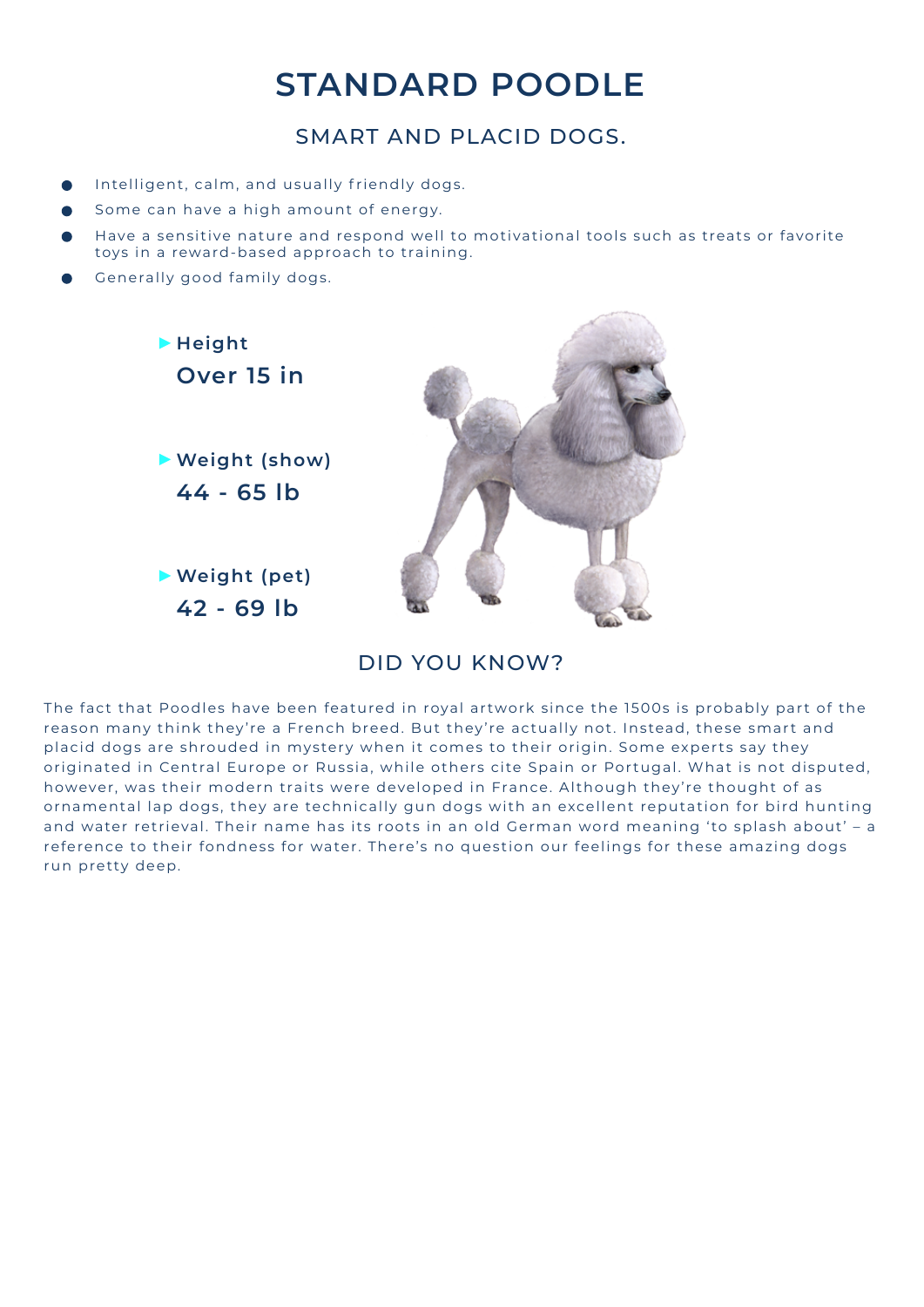## **GOLDEN RETRIEVER**

#### WHO DOESN'T LOVE THESE INTELLIGENT, KIND AND LOYAL DOGS?

- Happy-go-lucky, calm, or easy-going dogs, although some can be energetic or nervous.
- Usually friendly and are generally good family dogs.
- Enjoys sports such as hunting, tracking, agility and retrieving items such as floating toys that use the breed's swimming ability.
- Quite food motivated, which may make it easier to teach the Golden Retriever to drop retrieved items not intended for play.



#### DID YOU KNOW?

Who doesn't love these intelligent, kind and loyal dogs? They're originally from 19th century Scotland, where they were bred as hunting dogs, retrieving game from land and water. Not many people know that one Sir Dudley Majoribanks, Lord of Tweedmouth, spent twenty years secretly developing the breed. They say he began with a yellow dog from Brighton and a Tweedwater Spaniel (now extinct). Later, he introduced Labrador Retrievers, Newfoundlands, Red Setters and Bloodhounds into the mix. Although first called 'Golden Flat Coats', the breed was eventually introduced to America, where they became known as Golden Retrievers. And just about everyone's favorite dog.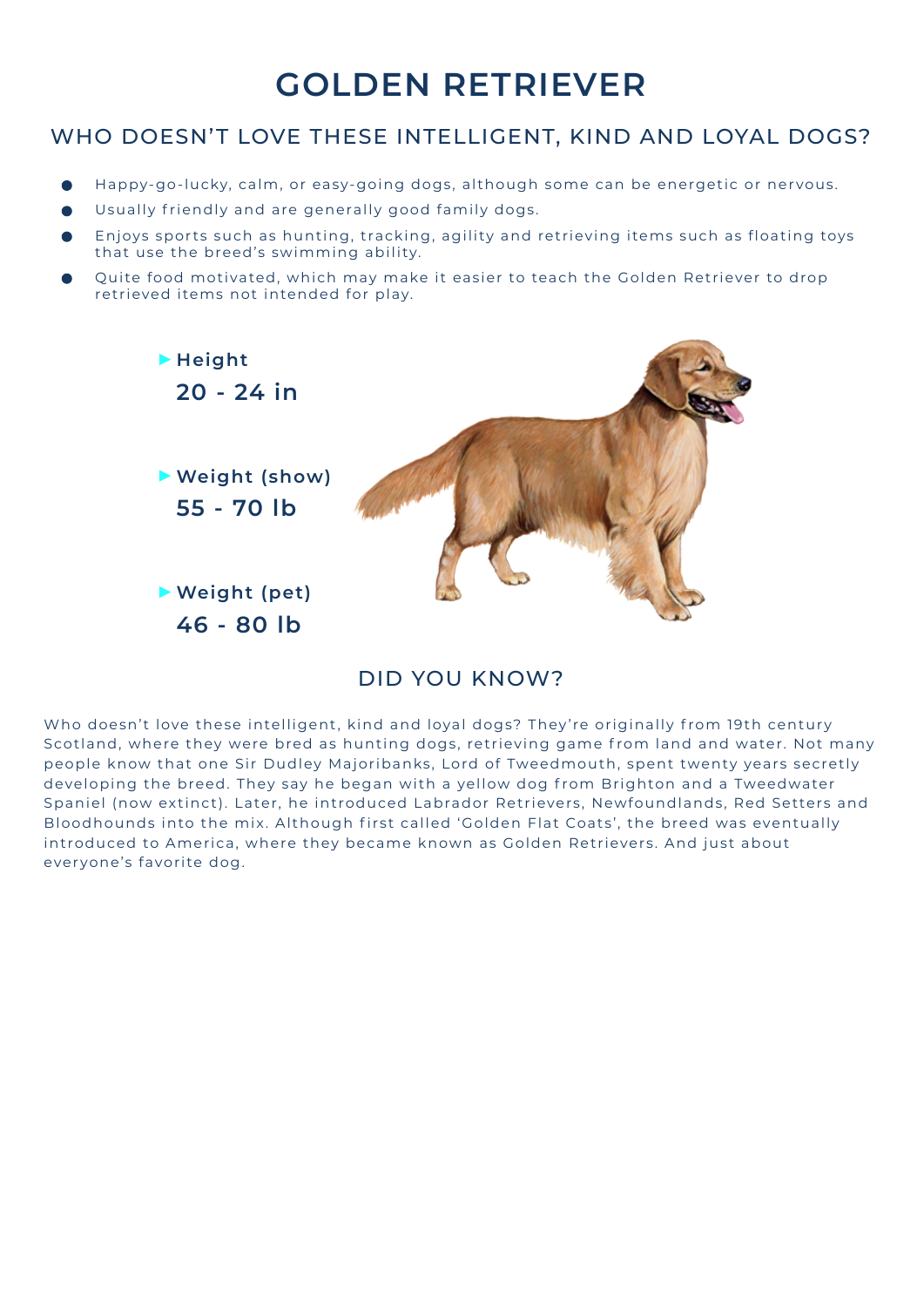## **MOLLY'S FAMILY TREE**

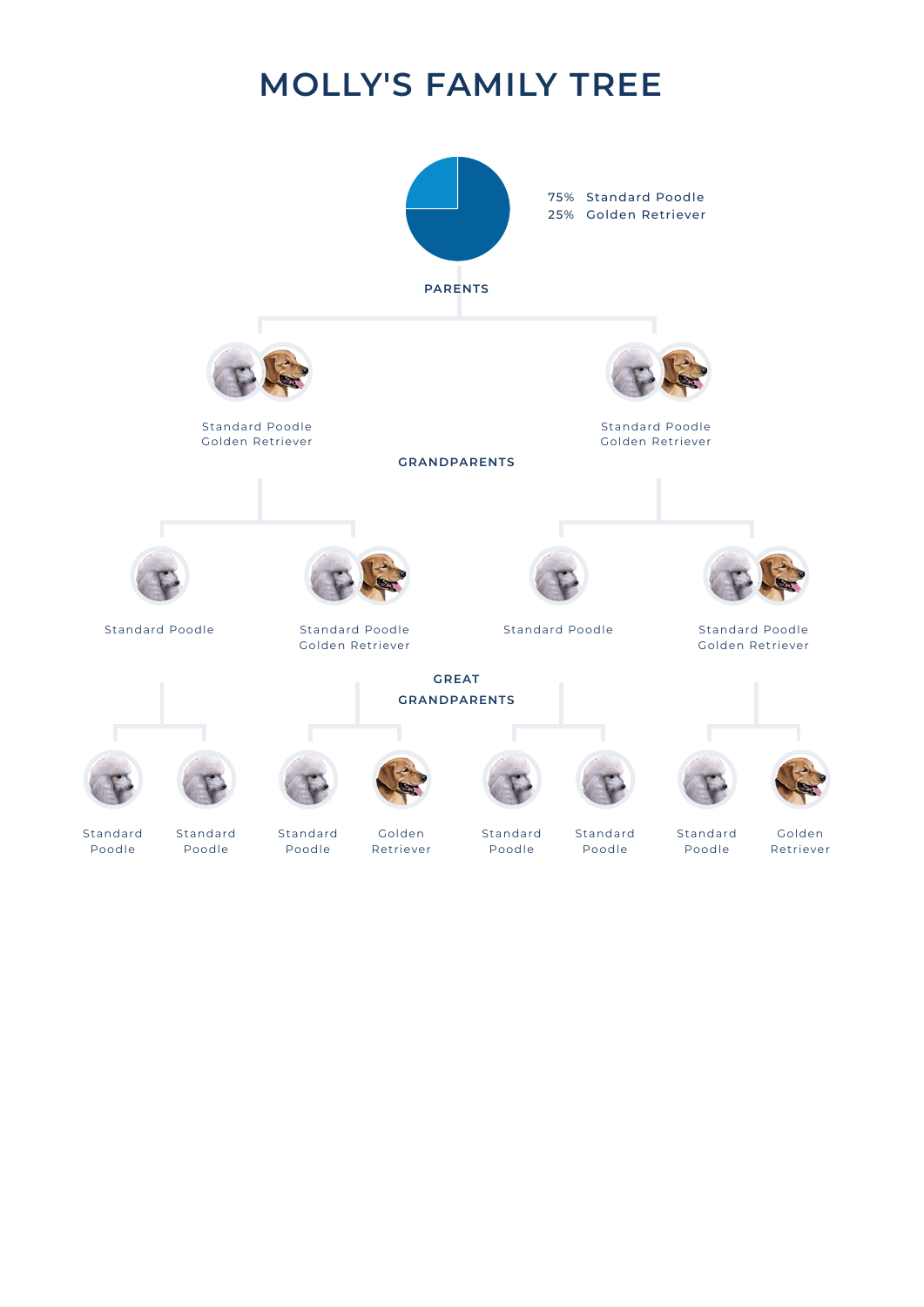## **MOLLY'S HEALTH RESULTS**

#### SAMPLE ID: 00BAN\_0604MARS00047

We have tested Molly's DNA for more than 150 disease-causing mutations. Below is a summary of our findings. For more detailed information on each of these diseases, please log into your account and review your comprehensive health results.



Being "At Risk" means Molly may show or develop signs of one of the following genetic diseases. Please be sure to read the condition information carefully and share these results with your veterinarian.



Carrier status is where a dog has inherited one copy of a disease-causing mutation, when two copies are usually needed for disease signs to occur. The good news is that carriers are unlikely to show disease signs, but there may be a slight increase in risk of disease for some conditions. Please be sure to read the condition information carefully and share these results with your veterinarian.



Molly inherited zero copies of these disease mutations. Be sure to use our share feature to let your veterinarian know about Molly's results. For some of the conditions there may still be undiscovered mutat ions and/or environmental factors that could lead to similar disease signs. These clear results will help narrow down a future diagnosis if Molly ever gets sick.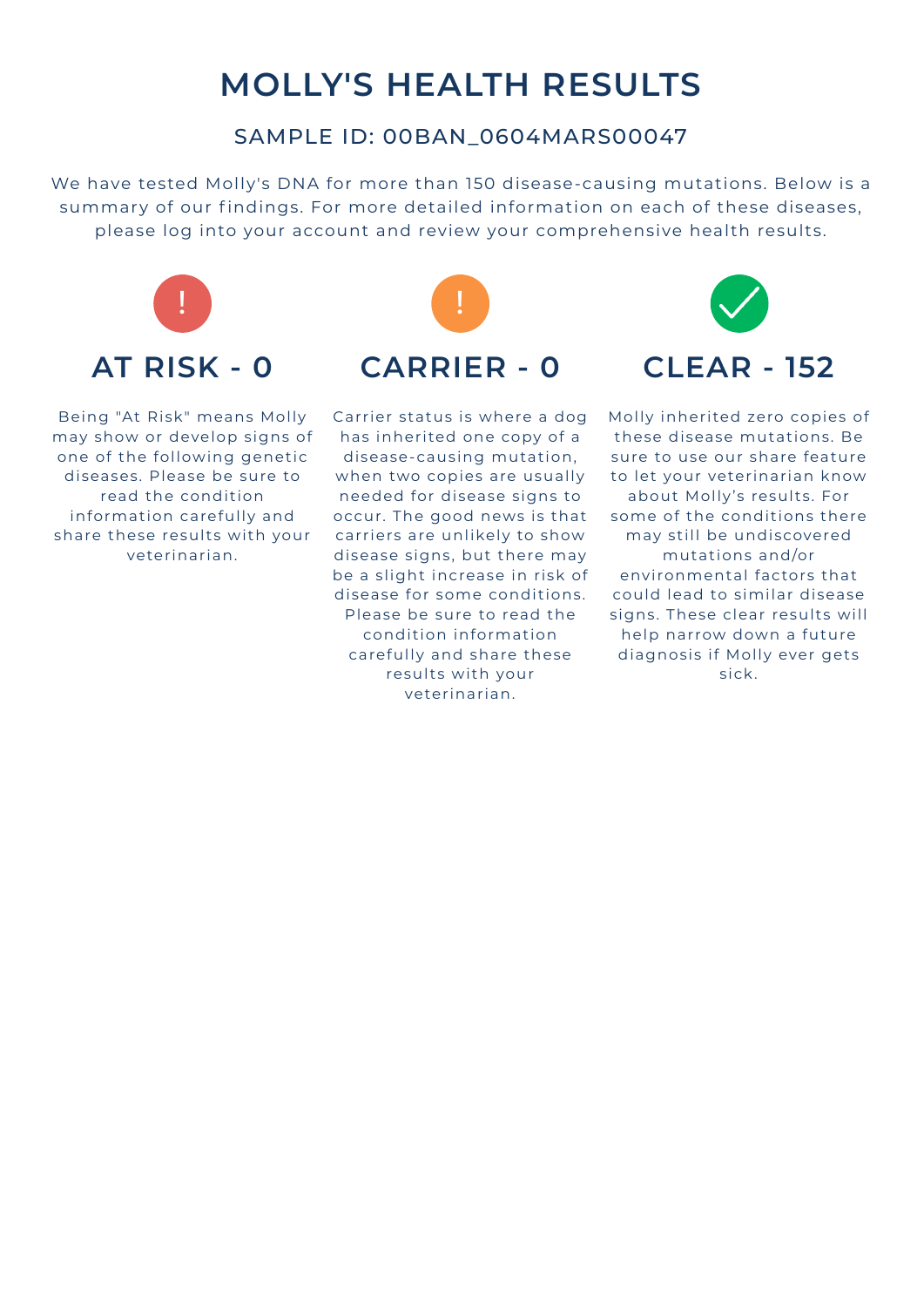## **MOLLY'S TRAITS**

#### SAMPLE ID: 00BAN\_0604MARS00047

| <b>Furnishings</b>                                                                         | Molly carries the gene for 'furnishings', which means they are likely to have a<br>fuzzy beard and eyebrows. This trait is commonly associated with terriers, but is<br>carried by many other breeds as well, including the Poodle. It may also have<br>come from many generations back in their ancestry.                                    |
|--------------------------------------------------------------------------------------------|-----------------------------------------------------------------------------------------------------------------------------------------------------------------------------------------------------------------------------------------------------------------------------------------------------------------------------------------------|
| <b>Coat Color</b><br><b>Subtypes</b><br>Genotype: at/a m/<br>m h/h S/sp                    | Molly carries one copy of the gene for white spotting so might have a fair bit of<br>white in their coat. (Did you know white is not a color but a lack of pigment<br>which acts to cover up a dog's natural base color?)                                                                                                                     |
| <b>Coat Color Main</b><br><b>Possibilities</b><br>Genotype: at/a e/e<br>KB/ky, kbr/ky I/wt | Molly appears to be a yellow or tan color. Dogs with this result can actually<br>show colors from white all the way to deep red. (Did you know because your dog<br>has this genotype, they cannot make black pigment in their coats, so won't<br>have even a single black hair?)                                                              |
| Leg Length<br><b>Genotype: DD</b>                                                          | Molly's legs should be relatively long in length, based on this marker (though<br>there can be other genes that affect leg length). Did you know different dogs<br>can have different leg lengths even if they are the same breed?                                                                                                            |
| <b>Ear Carriage</b><br><b>Genotype: CC</b>                                                 | A lot of factors can decide the shape of a dog's ear. But as far as we can tell,<br>Molly probably has 'drop' or floppy ears. This type of ear is dominant, needing<br>only one copy of the gene to show it. That's why it's so common in mixed breed<br>dogs. Common breeds with drop ears include hounds, Labrador, Poodle and<br>spaniels. |
| <b>Furnishings</b>                                                                         | Molly carries the gene for 'furnishings', which means they are likely to have a<br>fuzzy beard and eyebrows. This trait is commonly associated with terriers, but is<br>carried by many other breeds as well, including the Poodle. It may also have<br>come from many generations back in their ancestry.                                    |
| <b>Coat Color</b><br><b>Subtypes</b><br>Genotype: at/a m/<br>m h/h S/sp                    | Molly carries one copy of the gene for white spotting so might have a fair bit of<br>white in their coat. (Did you know white is not a color but a lack of pigment<br>which acts to cover up a dog's natural base color?)                                                                                                                     |
| <b>Coat Color Main</b><br><b>Possibilities</b><br>Genotype: at/a e/e<br>KB/ky, kbr/ky I/wt | Molly appears to be a yellow or tan color. Dogs with this result can actually<br>show colors from white all the way to deep red. (Did you know because your dog<br>has this genotype, they cannot make black pigment in their coats, so won't<br>have even a single black hair?)                                                              |
| Leg Length<br><b>Genotype: DD</b>                                                          | Molly's legs should be relatively long in length, based on this marker (though<br>there can be other genes that affect leg length). Did you know different dogs<br>can have different leg lengths even if they are the same breed?                                                                                                            |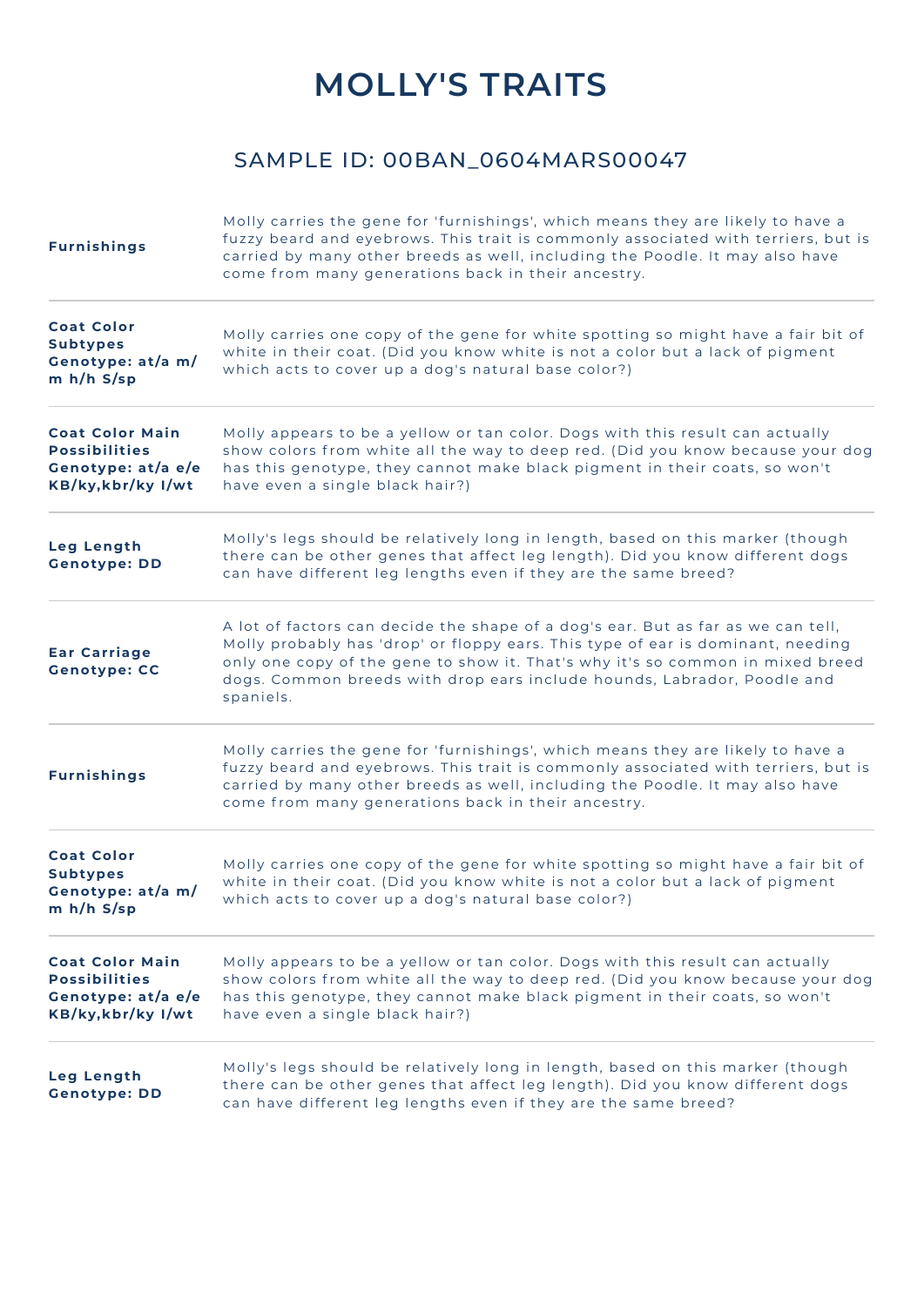## **MOLLY'S TRAITS CONTINUED**

#### SAMPLE ID: 00BAN\_0604MARS00047

| <b>Leg Length</b><br><b>Genotype: DD</b>                        | Molly's legs should be relatively long in length, based on this marker (though<br>there can be other genes that affect leg length). Did you know different dogs<br>can have different leg lengths even if they are the same breed?                                                                                                            |
|-----------------------------------------------------------------|-----------------------------------------------------------------------------------------------------------------------------------------------------------------------------------------------------------------------------------------------------------------------------------------------------------------------------------------------|
| <b>Ear Carriage</b><br><b>Genotype: CC</b>                      | A lot of factors can decide the shape of a dog's ear. But as far as we can tell,<br>Molly probably has 'drop' or floppy ears. This type of ear is dominant, needing<br>only one copy of the gene to show it. That's why it's so common in mixed breed<br>dogs. Common breeds with drop ears include hounds, Labrador, Poodle and<br>spaniels. |
| <b>Tail Length</b><br><b>Genotype: CC</b>                       | Molly likely was born with a long tail - although the exact length can vary from<br>dog to dog. Long tails are sometimes known as 'coffee table clearers'. (If you've<br>ever seen a long-tailed dog get excited near one, you'll know exactly why.)                                                                                          |
| <b>Base Pigment</b><br>Color<br><b>Genotype: B/B</b>            | Molly carries the gene for the 'expression' of black pigment. This means that<br>even though their overall coat color may not be black, they are still able to<br>make black pigment. They will also likely have black around their eyes, a black<br>nose, and may even have black pads on their feet.                                        |
| <b>Coat Length and</b><br><b>Type</b><br><b>Genotype: TT TT</b> | Molly's coat is probably wiry and curly. Did you know this is because they show<br>two copies of the gene for curl? If they'd shown one, their coat would be long<br>and wavy.                                                                                                                                                                |
| <b>Tail Length</b><br><b>Genotype: CC</b>                       | Molly likely was born with a long tail - although the exact length can vary from<br>dog to dog. Long tails are sometimes known as 'coffee table clearers'. (If you've<br>ever seen a long-tailed dog get excited near one, you'll know exactly why.)                                                                                          |
| <b>Base Pigment</b><br>Color<br><b>Genotype: B/B</b>            | Molly carries the gene for the 'expression' of black pigment. This means that<br>even though their overall coat color may not be black, they are still able to<br>make black pigment. They will also likely have black around their eyes, a black<br>nose, and may even have black pads on their feet.                                        |
| <b>Coat Length and</b><br><b>Type</b><br><b>Genotype: TT TT</b> | Molly's coat is probably wiry and curly. Did you know this is because they show<br>two copies of the gene for curl? If they'd shown one, their coat would be long<br>and wavy.                                                                                                                                                                |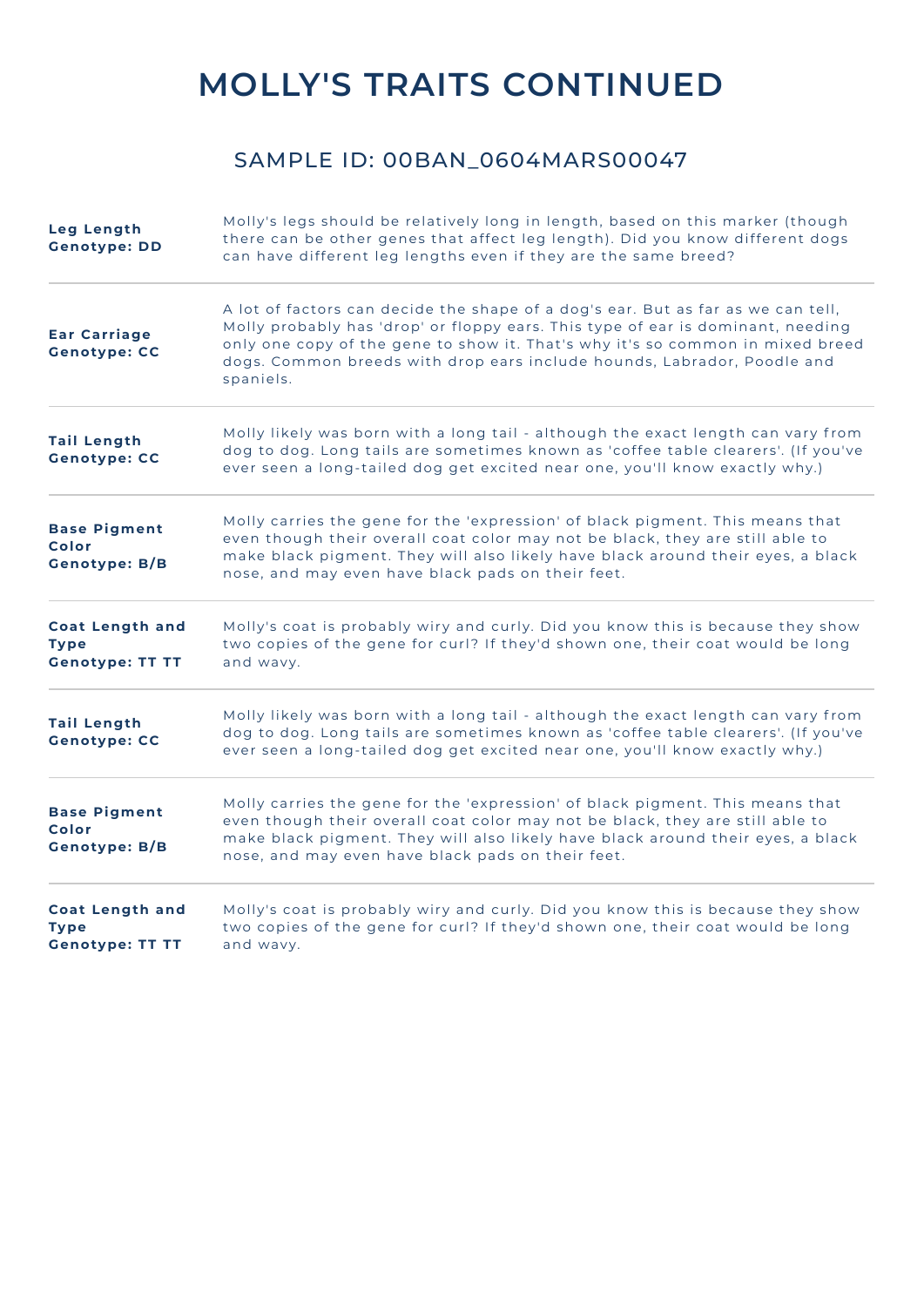## **IDEAL WEIGHT**

### **SAMPLE ID: 00BAN\_0604MARS00047**

Based on our findings, we've calculated that Molly's ideal, adult weight should be:



We've factored everything we know about Molly in predicting a healthy, adult weight. However environmental factors such as the nutrition of Molly's mom during pregnancy and nursing, Molly's nutrition during critical growth months, illness/parasites/ticks/fleas, and exercise levels can affect the actual weight of Molly.

#### **CALCULATING WEIGHT**

Our weight-predictive algorithm uses a combination of the following to calculate Molly's ideal, adult weight:

- The published weight ranges of more than 200 purebred dogs.
- The observed weights of purebred dogs, each with an ideal Body Condition Score, from the Banfield® Pet Hospital database.
- . Breeds the WISDOM PANEL<sup>™</sup> test analysis has identified that reflect a dog's true heritage and genetic complexity.
- A genetic algorithm based on mixed-breed data that calculates the contribution of each set of chromosomal genetic markers.

#### **ENVIRONMENTAL EFFECTS ON WEIGHT**

A dog's early life is very important in determining how they will grow and develop. They can fail to reach their ideal weight for a number of reasons, including the diet of their mother during pregnancy and nursing (as well as their own diet as puppies). Illness and disease can play a part too, as can having parasites like roundworms or fleas and ticks. For dogs who are adopted after they are fully-grown, it may be harder to find the historical background on these factors.

Maintaining a healthy weight is a key factor in Molly having a long and healthy life.